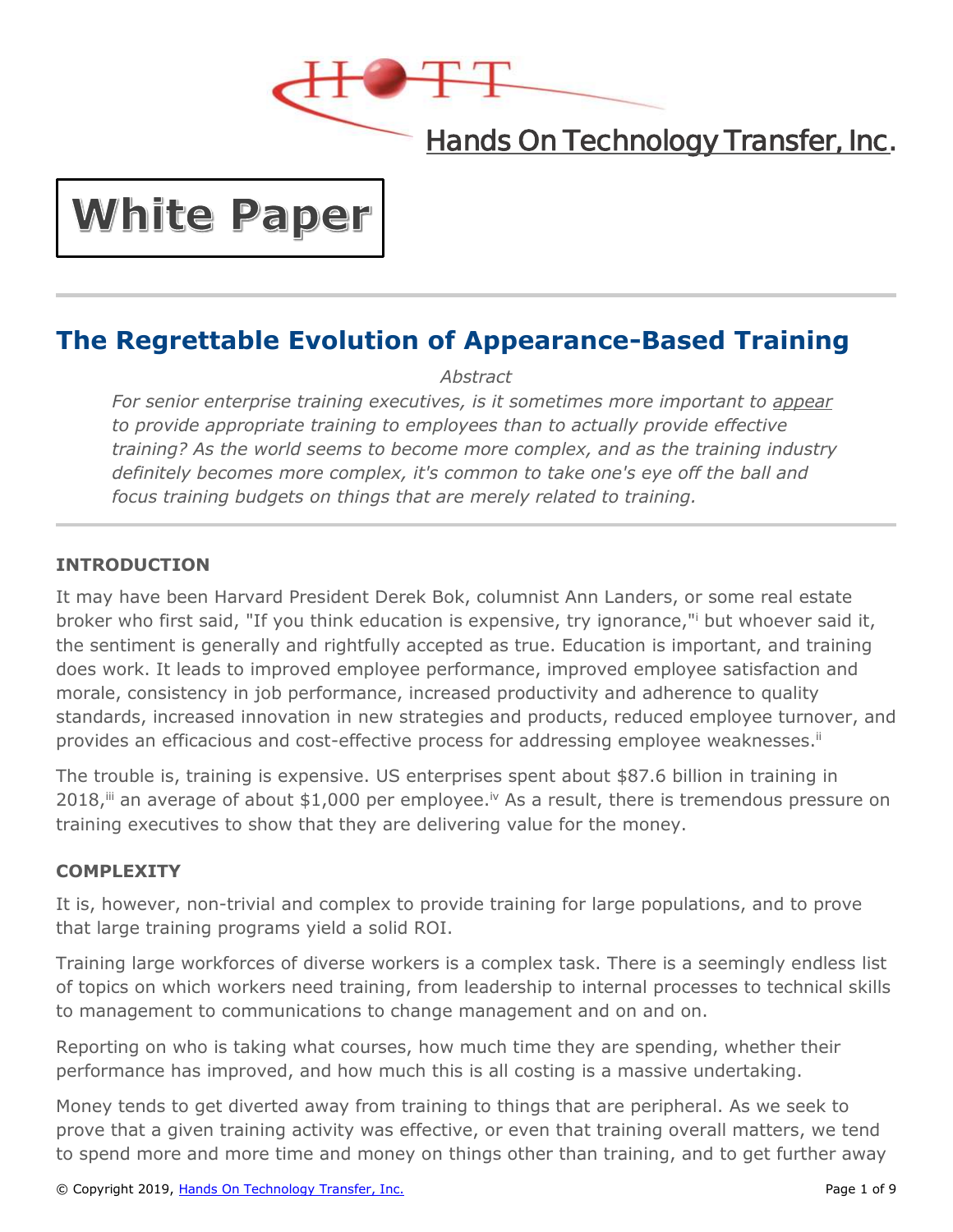from focus on the training itself. We are advised to give tests before and after the training and development, and compare the results; to interview trainees before and after an event, and compare results; to watch trainees perform the task or conduct the role for which they have received training; to assign an expert evaluator from inside or outside the organization to evaluate the learner's knowledge and skills; to track costs precisely and calculate the return on investment, and so on<sup>v</sup>. These are all wonderful ideas which provide lots of information and may assist in steering future training experiences towards efficacy, but which spectacularly inflate the cost of training and reduce ROI. What's an executive to do?

## **IN PARTICULAR**

Two particularly large and expensive peripheral issues are compliance/certification training and the use of learning management systems.

Training and expenses related to certifications and compliance with various regulations take a huge piece of the training pie, despite scant evidence that such certifications have much to do with competence. A study on nursing certifications stated, "Supporting literature suggests that certification reflects competence in a specified area of practice. Contrary to this belief, competency with certification has not been supported by empirical evidence, thus rendering the ideas only assumptions." The studies further suggest that "credentials are indicators of what an individual should be able to do, not what that individual can or will do."vi

Likewise, a study on teacher certifications concluded, "On average, the initial certification status of a teacher has small impacts on student test performance." In other words, new teachers who have certifications are no more or less effective than new teachers who do not have certifications.<sup>vii</sup>

Those who believe that typical professional certifications are trustworthy indicators of competence have done so without evidence of such a relationship. Even those who sell such certifications are careful not to make such claims. A typical delicately worded sales pitch is, "Obtaining a professional certification is an indication that you're an expert. It's proof to employers, peers and even yourself that you speak and think in a specific language. It comes with the expectation that co-workers and decision-makers will call on you for advice and insight. Your experience and expertise will be key to a business' growth in the face of internal and external changes."viii

A more detailed examination of this phenomenon is a subject for another day. For our purposes, let it suffice to say that money spent for certifications is not money spent on training, except in the loosest sense.

The other particularly noteworthy and expensive issue that is peripheral to training is the modern *learning management system*, or *LMS*. A *learning management system* is a system and scheme for the administration, documentation, tracking, reporting, and delivery of educational resources. Today, when one says *LMS*, it is assumed that one is referring to a software system that provides such operations, but the concept and the term date to the 1920s. The first software- and computer-based modern LMS was *SoftArc*, which came out in 1990. There are as many as 700 LMS today.<sup>ix</sup>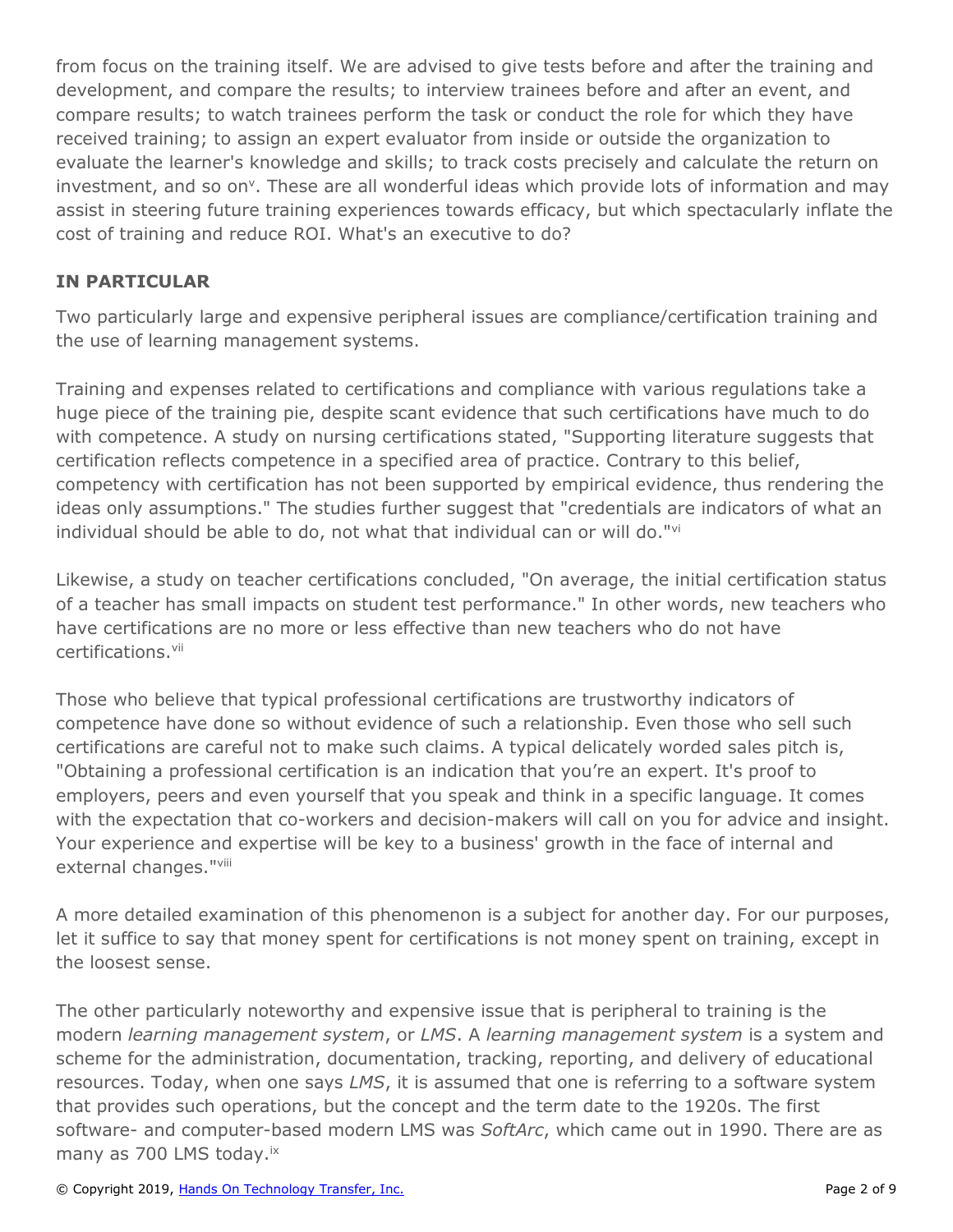LMS's are a lovely idea and big help to trainers, but the decision to use one has a cost in both time and money that is staggering. Once selected, installed, and configured, they begin as a mere container for training. The container must be filled at some expense, maintained at some expense, and kept up-to-date at some expense. They require constant attention to be utilized properly. For small to medium-sized enterprises, an LMS simply is not cost effective. And unfortunately, for large corporations an LMS is easily perverted to provide "one size fits all" training even when targeted, job-specific training is being requested.

While it is all but impossible to come up with exact numbers, it appears that about 10% of the money spent on corporate training in the US goes to LMS's.<sup>x</sup> 86% of the companies who responded to *Training Magazine's* 2017 Training Industry Report said they use an LMS.<sup>xi</sup>

As the market has become more aware of how much of the training budget has been devoured by LMS's, there seems to have been some backlash. *Training Magazine's* 2017 Training Industry Report remarked that of those whose training budget had decreased (39% of respondents), well over 1/3 of them cited such reasons for the decrease in spending as "eliminated LMS." Clearly, some folks have had enough.<sup>xii</sup>

Regardless, the quest for certifications and LMS's may be eating as much as 25% of the money budgeted for training by US corporations. That is not money that is spent on task-based training.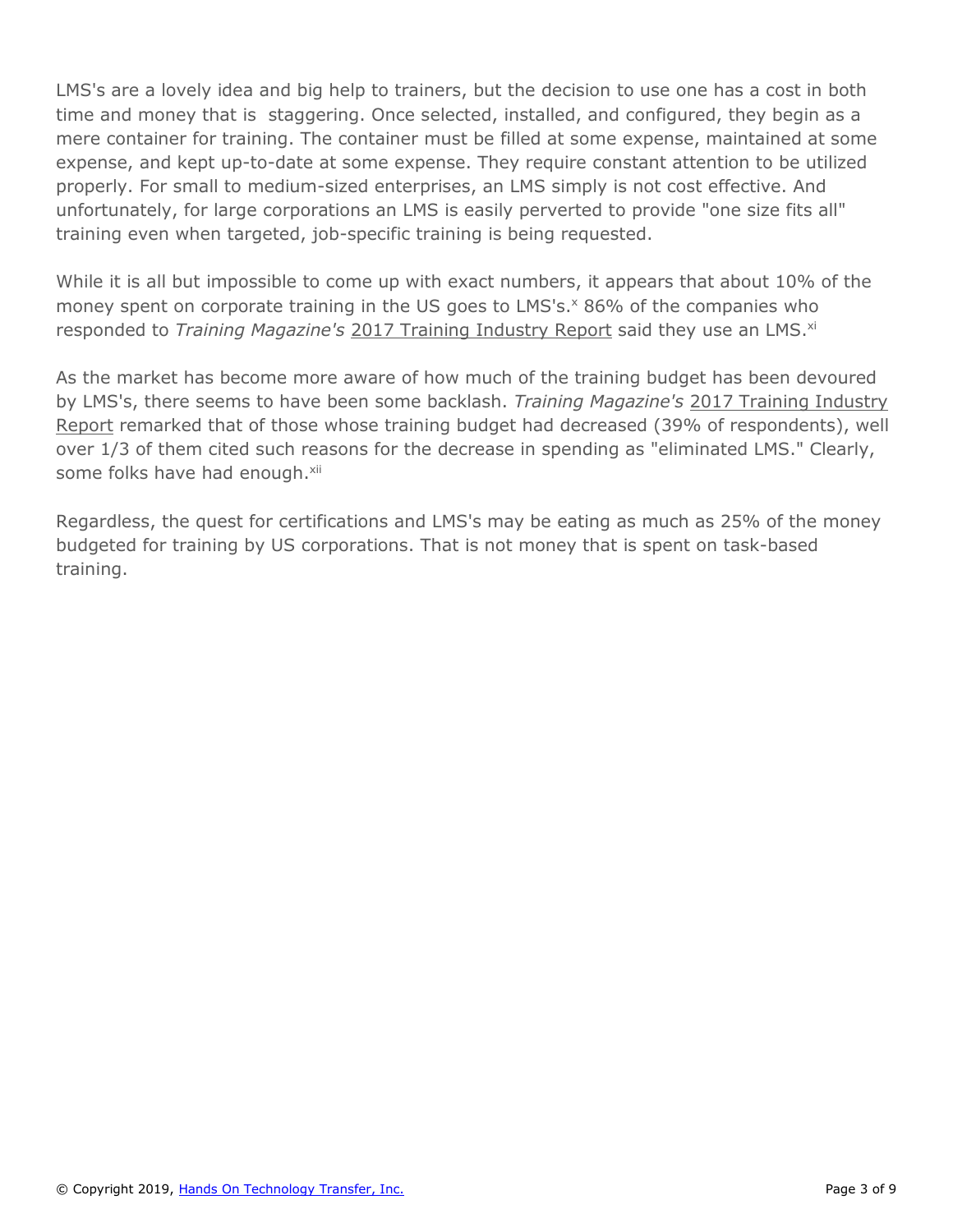# **DIVERSIONS**

A lot of money gets diverted to other things as well. This chart from the 2018 Training Industry Report is a nearly comprehensive list of training-related products and services that are paid for by training budgets.



#### **Types of Training Products and Services** Intended to Purchase Next Year

From *Training Magazine's* 2018 Training Industry Report.<sup>xiii</sup>

Obviously, money spent on training does and ought to include the costs of authoring tools and systems, classroom tools and systems, content development, courseware design, carefully- and well-implemented games and simulations, support and on-demand learning tools and systems, presentation software and tools, training management administration, and translation and localization.

But money spent on the periphery of training might be better spent on actual training. When, as the above chart indicates, more companies are investing in LMS than in actual content development, something is out of whack. Rights to an entire, comprehensive technical curriculum can be obtained for the price of a mid-sized LMS -- in which case the need for the LMS goes away, in whole or in part, since usage can be on an as-needed basis.

In addition to the costs of learning management systems and certifications, one is wise not to assume that it is always necessary to spend on assessment and analysis testing, audience response systems, audio and web conferencing products and systems, outside consulting, customer relationship management (how did that get into the training budget?), knowledge management tools and systems, and talent management tools and systems.

© Copyright 2019, [Hands On Technology Transfer, Inc.](https://www.traininghott.com/) Page 4 of 9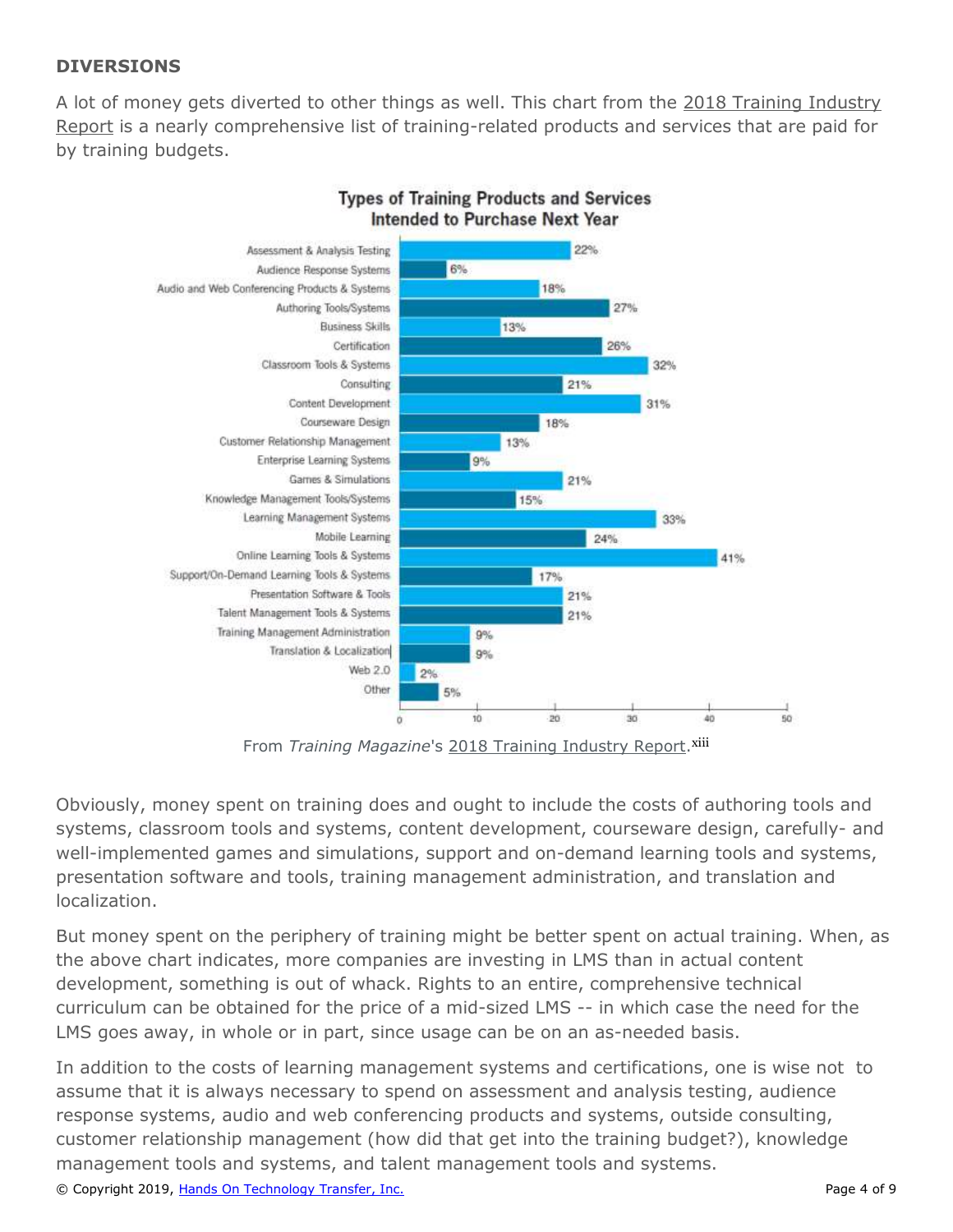# **MAKING IT DIFFICULT**

Far too often, senior enterprise training executives get lost in the minutiae and complexity, and lose sight of their actual goals. They are then surprised when results are not what they expected, and for entirely predictable reasons:

- 1. Despite the availability of training, time is limited and there are competing interests.
- 2. Specialized training from one-size-fits-all sources fail to perform.
- 3. An overreliance on technology moves focus from education to administration and the WOW factor. xiv

It is too easy and too common for senior executives, and thus entire training teams, to get so lost in the periphery of training that they forgo the basics. Organizations as seemingly far afield from training as the *National Institutes of Health* have materials that remind the focused trainer of known steps and procedures one can use to assure successful technical training (identify and teach authentic tasks, use live coding, have programming students work in pairs, etc.), xv but the basics seem to get lost in the shuffle.

In particular, *the big buy* -- a large investment in an enormous, complex system that includes a LMS and content of all kinds -- is far too often much more the problem than the solution, as these large investments are simply not paying off. As was famously pointed out in *The Great Training Robbery*:

Overwhelming evidence and experience shows, however, that most companies are unable to transfer employee learning into changes in individual and organization behavior or improved financial performance. Put simply, companies are not getting the return they expect on their investment in training and education. By investing in training that is not likely to yield a good return, senior executives and their HR professionals are complicit in what we have come to call the "great training robbery." xvi

These same executives routinely react to cries for training with huge expenditures that yield little satisfaction. The responses are too large, too general, and off-target. One fast-growing, multi-billion company responded to an employee questionnaire that revealed great dissatisfaction with the lack of training by slapping together hundreds of hours of dreadful, unscripted video lectures by marketing personnel, calling it "product training," and requiring employees to take ten hours of the stuff every quarter or lose their jobs. This company, not coincidentally, was soon swallowed up and is long forgotten.

While some advisors preach that training initiatives should and must be managed by senior-level executives<sup>xvii</sup> -- and this is certainly true for certain training initiatives, especially training that has to do with changing the corporate culture, or corporate policies and practices -- this advice is exactly *wrong* for much job-specific training. A marketing director for a \$500 million corporation told the tale of his frustration with the training folks at his company, who responded to his specific training requests with a "competitive" (cheaper) solution that was part of a bigger, enterprise-wide training package, and which completely failed to meet his needs. Meanwhile, a vice president at a \$450 million enterprise had nothing but praise for the folks in his training department. "When my guys [sic] need to learn something, they ask, and I talk to the training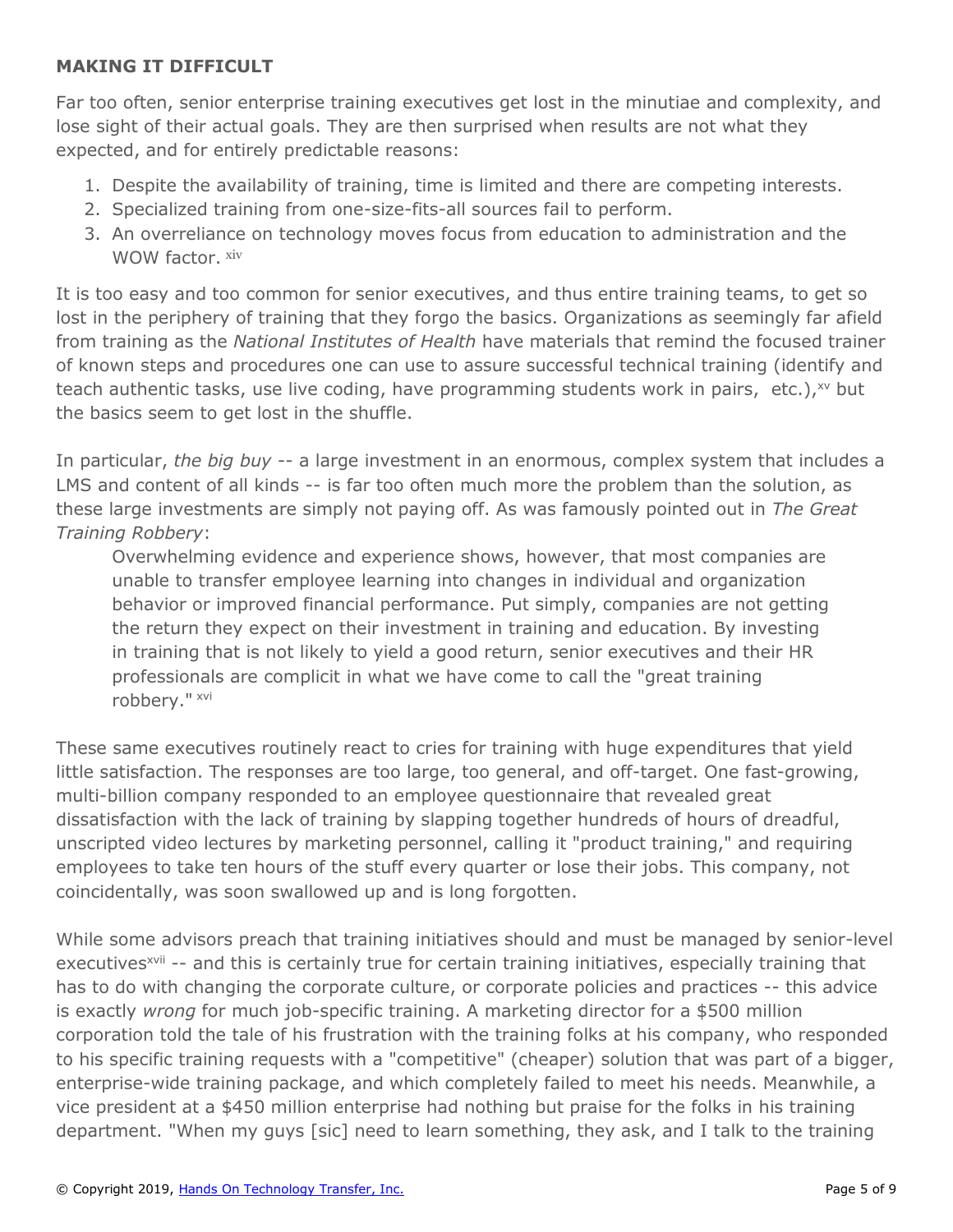people, and we deliver. We might go a couple of years without any training, and then spend a [lot] in a single year, if that's what we need to do." How bizarre! How simple! And how effective!

# **CONCLUSIONS**

Much of the money spent on training goes to things that are not training, or are peripheral to training, or are more focused on giving the appearance of training than providing training. It is all but impossible to establish precisely how much of the training dollar is diverted from training, but it is at least 20% and arguably as much as 50%.

We talk about and spend money on all these peripheral things that are not training, and we focus on everything except training. It is time to go back to basics. Trainers must focus on case by case needs, and supply training that actually meets needs. There must be less concern about the convenience of the buyer (the senior training executive) and more concern about providing effective services to the clients -- employees in need of properly targeted, effective training.

# *Colin Grant*

Chief Education Officer [Hands On Technology Transfer, Inc.](https://www.traininghott.com/)



Colin Grant, the CEdO (Chief Education Officer) at [Hands On](https://www.traininghott.com/)  [Technology Transfer, Inc.,](https://www.traininghott.com/) has worked in the field of technical education for almost 40 years as a technical trainer, programmer, course developer, media developer, manager, executive, entrepreneur, editor, and author. He welcomes your comments, criticism and input. Please contact him at [Colin.Grant@traininghott.com.](mailto:colin.grant@traininghott.com)

## **BIBLIOGRAPHY**

Note: for WWW-based sources, we have included the dates on which we most recently accessed links so that should posts be deleted or links become inaccurate, readers can use the Internet Archive [\(https://archive.org/web/\)](https://archive.org/web/) to find sources.

Gilbert, Nestor. (January 12, 2017). History of Learning Management System [sic]. *FinancesOnline*. [Online]. Available: [https://learning-management.financesonline.com/history](https://learning-management.financesonline.com/history-learning-management-system/)[learning-management-system/,](https://learning-management.financesonline.com/history-learning-management-system/) accessed July, 2019.

Gorski, Tom. (Feb 14, 2018). How many learning management systems are there? *Quora*. [Online]. Available: [https://www.quora.com/How-many-learning-management-systems-are](https://www.quora.com/How-many-learning-management-systems-are-there)[there,](https://www.quora.com/How-many-learning-management-systems-are-there) accessed July, 2019.

Green, Alison. (May 19, 2012). Why are employers so bad at training people? *AskAManager.org*. [Online]. Available: [https://www.askamanager.org/2012/05/why-are-employers-so-bad-at](https://www.askamanager.org/2012/05/why-are-employers-so-bad-at-training-people.html)[training-people.html,](https://www.askamanager.org/2012/05/why-are-employers-so-bad-at-training-people.html) accessed July, 2019.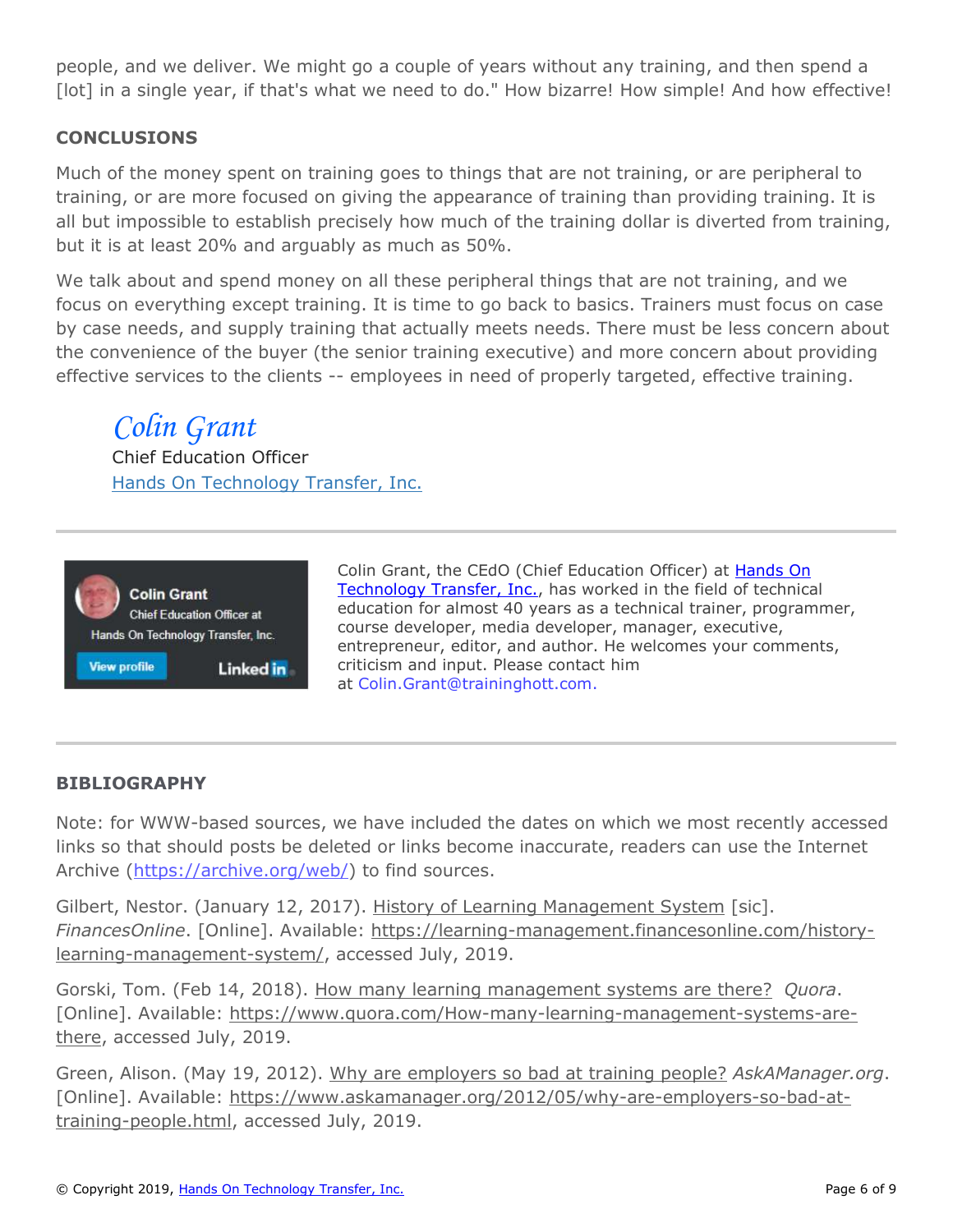Kamath, Akshatha. (May 29, 2019). How To Measure The Effectiveness Of Corporate Training. *Simplilearn*. [Online]. Available: [https://www.simplilearn.com/how-to-measure-effectiveness](https://www.simplilearn.com/how-to-measure-effectiveness-corporate-training-article)[corporate-training-article,](https://www.simplilearn.com/how-to-measure-effectiveness-corporate-training-article) accessed July, 2019.

Kim , Joshua. (September 19, 2017). How Big is the LMS Market? *Inside Higher Ed*. [Online]. Available: [https://www.insidehighered.com/blogs/technology-and-learning/how-big-lms-market,](https://www.insidehighered.com/blogs/technology-and-learning/how-big-lms-market) accessed July, 2019.

Patten, Brigg. (May 23, 2016). The Good, Bad and Ugly of Employee Training. *Training Industry*. [Online]. Available: [https://trainingindustry.com/articles/strategy-alignment-and-planning/the](https://trainingindustry.com/articles/strategy-alignment-and-planning/the-good-bad-and-ugly-of-employee-training/)[good-bad-and-ugly-of-employee-training/,](https://trainingindustry.com/articles/strategy-alignment-and-planning/the-good-bad-and-ugly-of-employee-training/) accessed July, 2019.

McNamara, Carter, Ph.D. Evaluating Training and Results (ROI of Training). *Free Management Library*. [Online]. Available: [https://managementhelp.org/training/systematic/ROI-evaluating](https://managementhelp.org/training/systematic/ROI-evaluating-training.htm)[training.htm,](https://managementhelp.org/training/systematic/ROI-evaluating-training.htm) accessed July, 2019.

Why Employee Training Fails And How To Prevent It In Your Organization. (July 24, 2019). *Panopto*. [Online]. Available: [https://www.panopto.com/blog/why-employee-training-fails/,](https://www.panopto.com/blog/why-employee-training-fails/) accessed July, 2019.

# **ENDNOTES**

i If You Think Education Is Expensive, Try Ignorance. (April 5, 2016). *Quote Investigator*. [Online]. Available: [https://quoteinvestigator.com/2016/05/03/expense](https://quoteinvestigator.com/2016/05/03/expense/), accessed July, 2019.

ii The Importance of Training and Development in the Workplace. (2019). *20/20 Training and Consulting*. [Online]. Available: [https://2020projectmanagement.com/resources/project](https://2020projectmanagement.com/resources/project-management-training-and-qualifications/the-importance-of-training-and-development-in-the-workplace)[management-training-and-qualifications/the-importance-of-training-and-development-in-the](https://2020projectmanagement.com/resources/project-management-training-and-qualifications/the-importance-of-training-and-development-in-the-workplace)[workplace,](https://2020projectmanagement.com/resources/project-management-training-and-qualifications/the-importance-of-training-and-development-in-the-workplace) accessed July, 2019.

iii 2018 Training Industry Report. (2019). *Training Magazine*. [Online]. Available: [https://trainingmag.com/trgmag-article/2018-training-industry-report,](https://trainingmag.com/trgmag-article/2018-training-industry-report) accessed July, 2019.

iv Note: the statistics on this are confusing, as some sources refer to the cost "per learner" and others refer to the cost "per employee," but we can say with confidence that \$1,000 per employee is in the ballpark. See sources such as:

2018 Training Industry Report. (2019). *Training Magazine*. [Online]. Available: <https://trainingmag.com/trgmag-article/2018-training-industry-report/>, accessed July, 2019.

2018 Training Industry Report. (2019). *Training Magazine*. [Online]. Available: [https://trainingmag.com/trgmag-article/2018-training-industry-report/,](https://trainingmag.com/trgmag-article/2018-training-industry-report/) accessed July, 2019.

ATD Staff. (December 8, 2016). ATD Releases 2016 State of the Industry Report. *Association for Talent Development*. [Online]. Available: [https://www.td.org/insights/atd](https://www.td.org/insights/atd-releases-2016-state-of-the-industry-report)[releases-2016-state-of-the-industry-report,](https://www.td.org/insights/atd-releases-2016-state-of-the-industry-report) accessed July, 2019.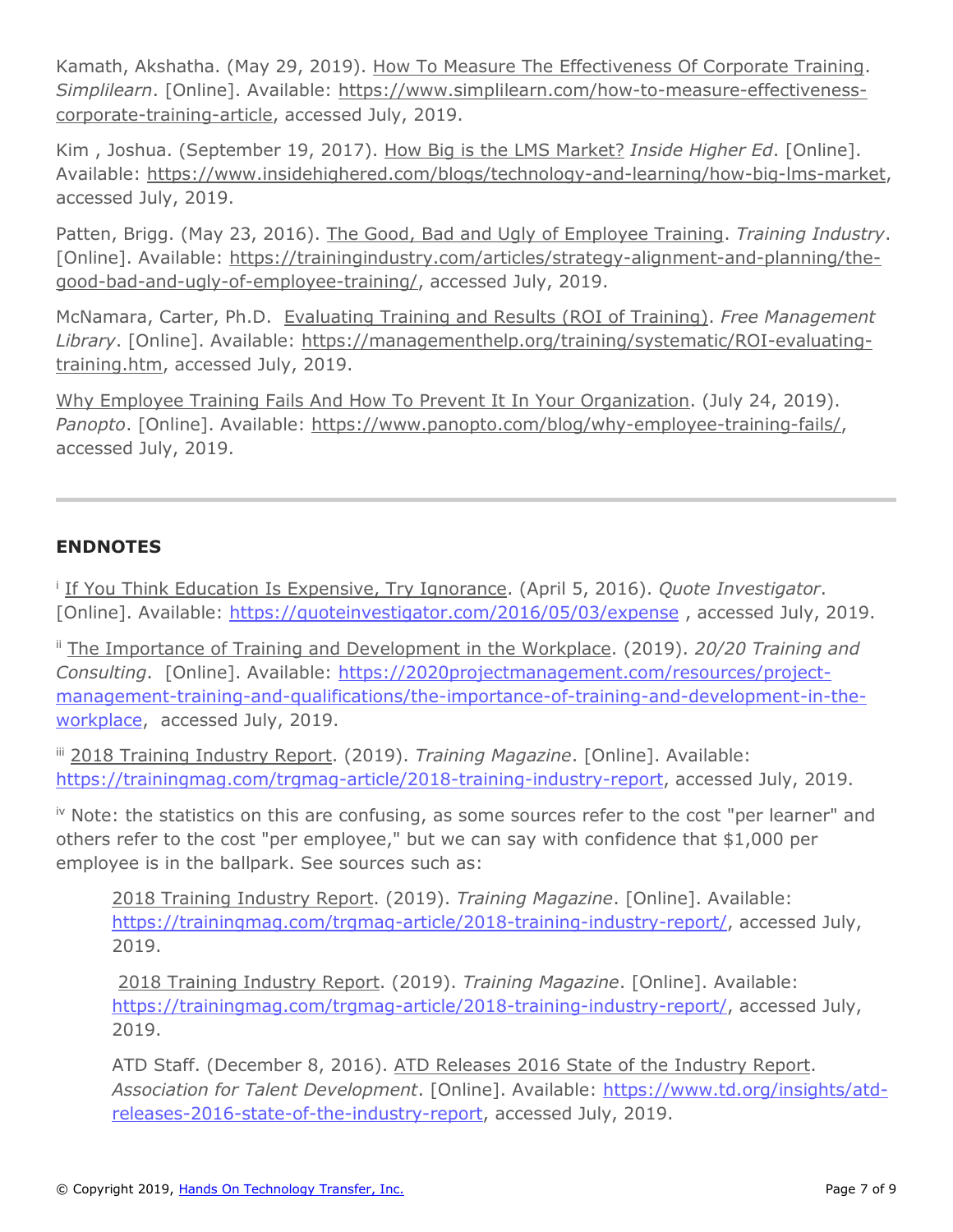Linn, Stacey. (June 2, 2015). The True Cost of Employee Training Programs. *GMS*. [Online]. Available: [https://www.groupmgmt.com/blog/post/2015/06/02/The-True-Cost](https://www.groupmgmt.com/blog/post/2015/06/02/The-True-Cost-of-Employee-Training-Programs.aspx)[of-Employee-Training-Programs.aspx,](https://www.groupmgmt.com/blog/post/2015/06/02/The-True-Cost-of-Employee-Training-Programs.aspx) accessed July, 2019.

<sup>v</sup> McNamara, Carter, Ph.D. Evaluating Training and Results (ROI of Training). *Free Management Library*. [Online]. Available: [https://managementhelp.org/training/systematic/ROI-evaluating](https://managementhelp.org/training/systematic/ROI-evaluating-training.htm)[training.htm,](https://managementhelp.org/training/systematic/ROI-evaluating-training.htm) accessed July, 2019.

vi Redd, Nary Lou and Judith W. Alexander. (February 1997). Does Certification Mean Better Performance? *Nursing Management*. [Online]. Available: [http://www.innovationlabs.com/research/pre/reading\\_materials/article%20Redd.pdf,](http://www.innovationlabs.com/research/pre/reading_materials/article%20Redd.pdf) accessed July, 2019.

vii Kanea, Thomas J. Jonah E. Rockoffb, Douglas O. Staigerc. (2008). What does certification tell us about teacher effectiveness? *Economic of Education Review.* [Online]. Available: [https://www0.gsb.columbia.edu/faculty/jrockoff/certification-final.pdf,](https://www0.gsb.columbia.edu/faculty/jrockoff/certification-final.pdf) accessed July, 2019.

viii Day, Ryan. (November 2, 2018). 18 IT and Business Certifications Worth Having. *Global Knowledge Resource Library*. [Online]. Available: [https://www.globalknowledge.com/us](https://www.globalknowledge.com/us-en/resources/resource-library/articles/18-it-and-business-certifications-worth-having)[en/resources/resource-library/articles/18-it-and-business-certifications-worth-having,](https://www.globalknowledge.com/us-en/resources/resource-library/articles/18-it-and-business-certifications-worth-having) accessed July, 2019.

<sup>ix</sup> Gorski, Tom, CEO of SaasGenius. (Feb 14, 2018). How many learning management systems are there? *Quora*. [Online]. Available: [https://www.quora.com/How-many-learning](https://www.quora.com/How-many-learning-management-systems-are-there)[management-systems-are-there,](https://www.quora.com/How-many-learning-management-systems-are-there) accessed July, 2019.

<sup>x</sup> The global LMS market size is expected to grow from USD 9.2 billion in 2018 to USD 22.4 billion by 2023, at a Compound Annual Growth Rate (CAGR) of 19.6%. (January 14, 2019). *PR Newswire*. [Online]. Available: [https://www.prnewswire.com/news-releases/the-global-lms](https://www.prnewswire.com/news-releases/the-global-lms-market-size-is-expected-to-grow-from-usd-9-2-billion-in-2018-to-usd-22-4-billion-by-2023--at-a-compound-annual-growth-rate-cagr-of-19-6-300777561.html)[market-size-is-expected-to-grow-from-usd-9-2-billion-in-2018-to-usd-22-4-billion-by-2023--at](https://www.prnewswire.com/news-releases/the-global-lms-market-size-is-expected-to-grow-from-usd-9-2-billion-in-2018-to-usd-22-4-billion-by-2023--at-a-compound-annual-growth-rate-cagr-of-19-6-300777561.html)[a-compound-annual-growth-rate-cagr-of-19-6-300777561.html,](https://www.prnewswire.com/news-releases/the-global-lms-market-size-is-expected-to-grow-from-usd-9-2-billion-in-2018-to-usd-22-4-billion-by-2023--at-a-compound-annual-growth-rate-cagr-of-19-6-300777561.html) accessed July, 2019.

xi 2017 Training Industry Report. (2018). *Training Magazine*. [Online]. Available: [https://trainingmag.com/trgmag-article/2017-training-industry-report,](https://trainingmag.com/trgmag-article/2017-training-industry-report) accessed July, 2019.

xii 2017 Training Industry Report. (2018). *Training Magazine*. [Online]. Available: [https://trainingmag.com/trgmag-article/2017-training-industry-report,](https://trainingmag.com/trgmag-article/2017-training-industry-report) accessed July, 2019.

xiii 2018 Training Industry Report. (2019). *Training Magazine*. [Online]. Available: <https://trainingmag.com/trgmag-article/2018-training-industry-report>, accessed July, 2019.

xiv Why Employee Training Fails And How To Prevent It In Your Organization. (July 24, 2019). Panopto. [Online]. Available: [https://www.panopto.com/blog/why-employee-training-fails,](https://www.panopto.com/blog/why-employee-training-fails) accessed July, 2019.

xv Brown, Neil C. C., Greg Wilson. (April 5, 2018). Ten quick tips for teaching programming. *PLOS [Public Library of Science] Computational Biology, A Peer-Reviewed, Open Access Journal*. [Online]. Available: [https://www.ncbi.nlm.nih.gov/pmc/articles/PMC5886386,](https://www.ncbi.nlm.nih.gov/pmc/articles/PMC5886386) accessed July, 2019.

<sup>xvi</sup> Beer, Michael, Magnus Finnstrom, Derek Schrader. (April 21, 2016). The Great Training Robbery. *Harvard Business School*. [Online]. Available: